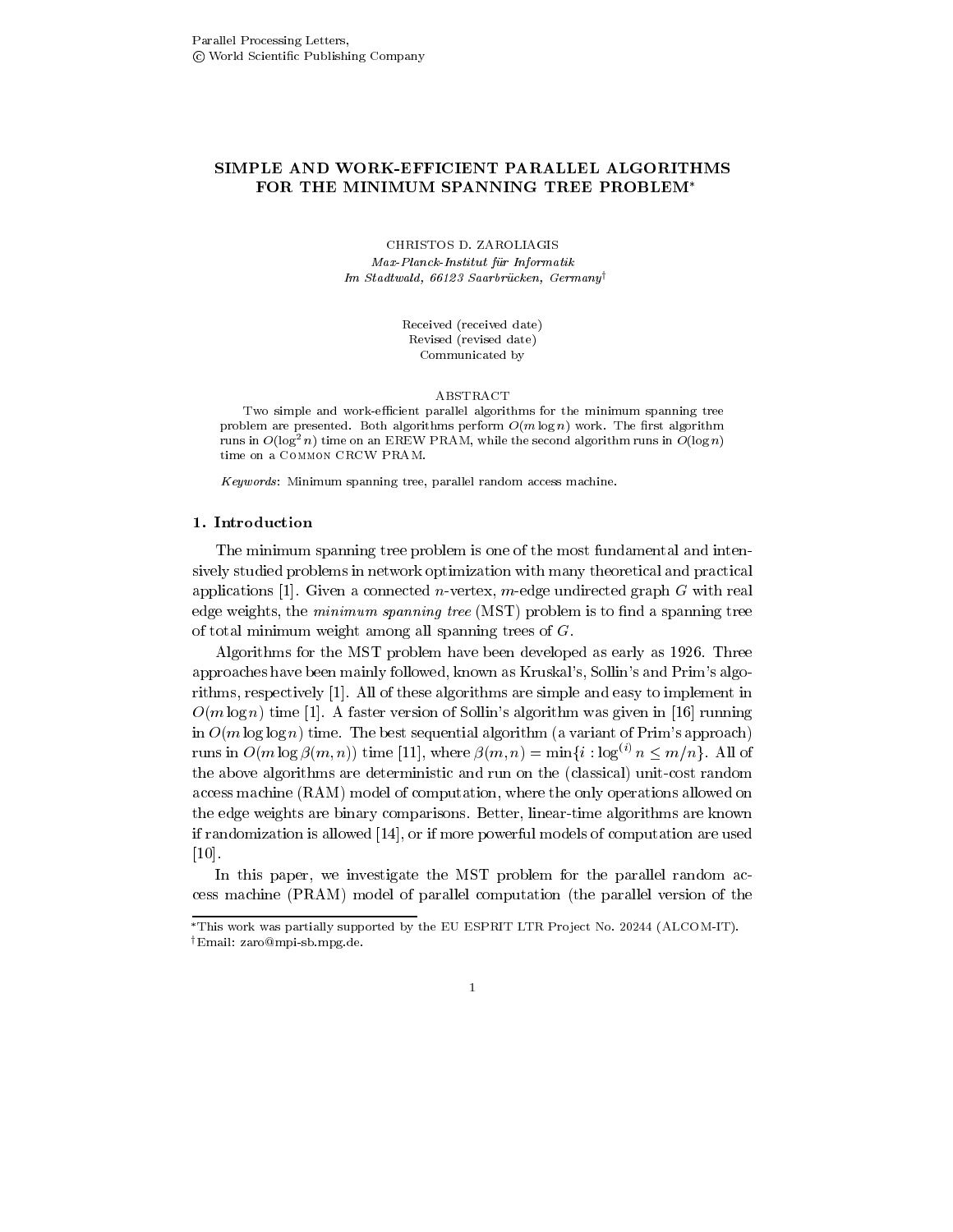#### 2 C.D. Zaroliagis

unit-cost RAM model). A PRAM employs a number of processors which operate synchronously and communicate by reading from or writing to a global (shared) memory The PRAM model has three variations depending on how simultaneous accesses to the same memory location by more than one processors are handled  $EREW$  (exclusive-read exclusive-write),  $CREW$  (concurrent-read exclusive-write) and CRCW (concurrent-read concurrent-write) PRAM. The CRCW PRAM has also variants depending on the rule applied to resolve the write conflicts: the COMmon CRCW PRAM (the weakest variant) in which all processors writing to the same memory location have to write the same value which is stored into that loca tion; the ARBITRARY CRCW PRAM in which among all processors writing to the same memory location, one succeeds arbitrarily; and the PRIORITY CRCW PRAM (the most powerful variant) in which among all processors writing to the same memory location, the processor with lowest priority succeeds. (For more on the PRAM and its variations seems to be a property of the set of the set of the second second second second second second second second second second second second second second second second second second second second second seco

A primary goal in parallel computation is to design *work*-efficient algorithms, i.e., algorithms that solve a problem by performing a total number of operations  $t_{\text{time}} \times$  number of processors) which is smaller than the work performed by previous parallel algorithms and is close to the running time of the best known sequential algorithm for solving the same problem

Previous results for the MST problem on the PRAM model are based on Sollin's approach and are as follows. In [4] an  $O(\log^2 n)$ -time,  $O(n^2)$ -work algorithm for the CREW PRAM is given (which is optimal for very dense graphs, i.e., with  $u(n^-)$ edges). For sparser graphs, there is a better algorithm [13] running in  $O(\log^{3} \epsilon n)$ time and performing  $O(m \log^{-1} n)$  work on an EREW PRAM. Two algorithms are known that run in  $O(\log n)$  time, both on a PRIORITY CRCW PRAM: the rst one performs Om log n work and it is quite simple the second one performs  $O(m \log \log n)$  work, but requires very elaborate techniques. It is worth mentioning that the result in - constitutes the rst breakthrough wrt time for the EREW PRAM model, because a direct simulation of any of the CRCW PRAM algorithms would require a slowdown of  $\Omega(\log n)$  on an EREW PRAM (see e.g. , all the above results are determined the above results are determined to the control of the control of the c parallel algorithm is known only if randomization is allowed  $[7]$ ; that algorithm runs on a (randomized) ARBITRARY CRCW PRAM.

In this paper, we present two simple and work-efficient parallel algorithms for the MST problem. Both algorithms are deterministic, perform  $O(m \log n)$  work and are based on Sollin's approach. The first algorithm runs in  $O(\log^2 n)$  time on an EREW PRAM, while the second one runs in  $O(\log n)$  time on a COMMON CRCW II – AUCHIN – AND MANH IS NOTHING IN ALGORITHM IS NOT THAT IN ALGORITHM IS NOT THE LATE IN  $\mathcal{L}$ it is more work-efficient. The COMMON CRCW PRAM algorithm is both faster and more worker than the algorithms in algorithmic in  $\vert$  in  $\vert$  , where directions of the algorithms in these algorithms on a Common CRCW PRAM would either increase the time or the total work performed by a logarithmic factor. (A  $p$ -processor PRIORITY CRCW PRAM can be simulated by a pprocessor Common CRCW PRAM with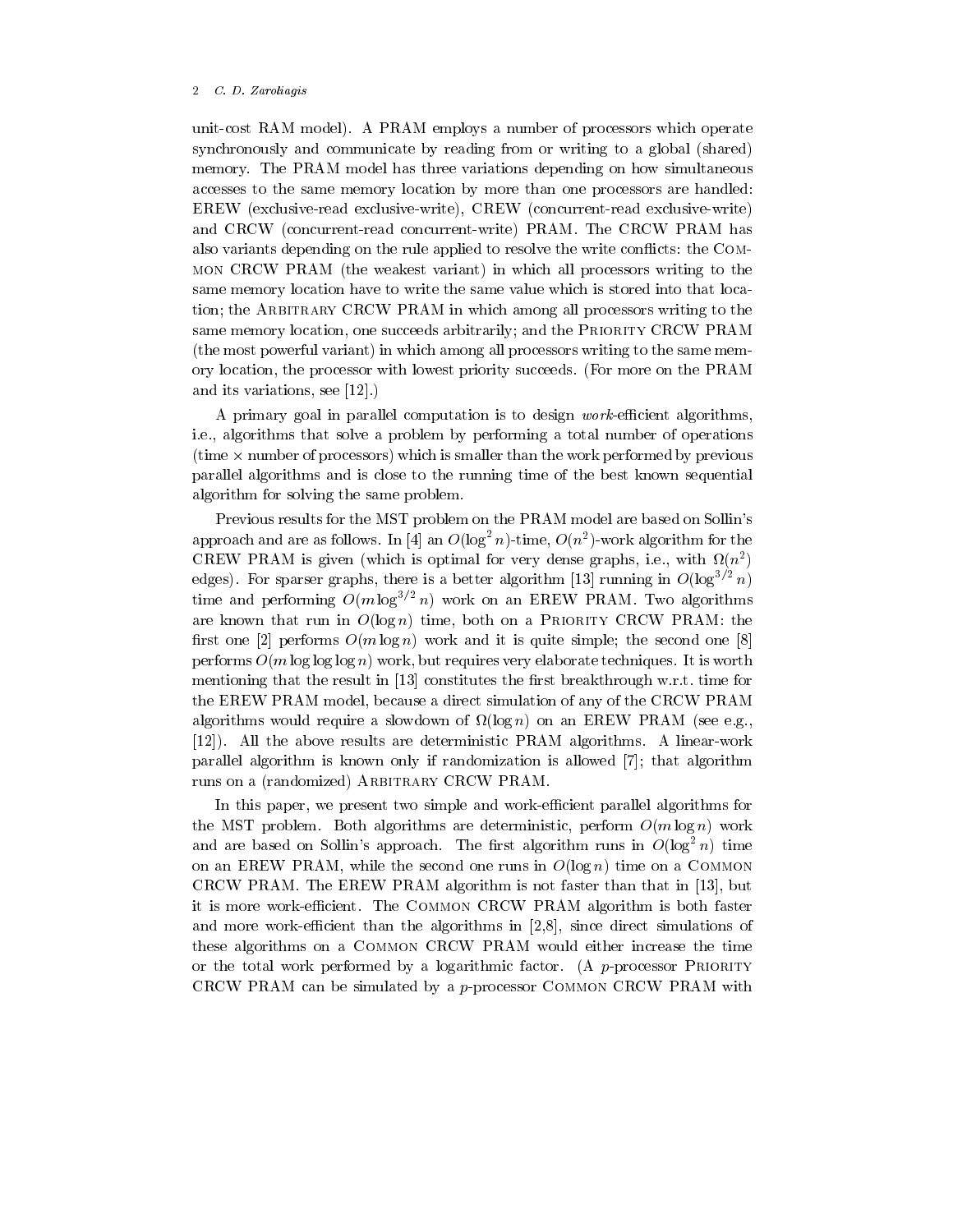sion is a property for property on the other manner  $\mu$  processor Priority  $\mu$ CRCW PRAM can be simulated by a  $p \log p$ -processor COMMON CRCW PRAM with slowly of the slowly of the slowly slowly slowly slowly slowly slowly slowly slowly slowly slowly slowly slowly slowly slowly slowly slowly slowly slowly slowly slowly slowly slowly slowly slowly slowly slowly slowly

We believe that the strength of our algorithms lies on two facts: (i) they give asymptotically better results w.r.t. previous approaches; and (ii) they are simple and consequently easy to implement (especially the first algorithm) in the sense that their implementation is based on fundamental, well-understood routines (e.g., prefix computations, list ranking, sorting) that are supposed to be present in any library of parallel combinatorial algorithms

# 2. Preliminaries

Throughout the paper, let  $G = (V, E)$  be a connected undirected graph, where  $n = |V|$  and  $m = |E|$ . Let also  $wt : E \to \mathbb{R}$  be a weight function on the edges of  $G$ . Without loss of generality, we assume that no two edges have the same weight. Otherwise, we consider the triple  $\langle wt(e), u, v \rangle$  as the weight of the edge  $e = (u, v)$ and compare edge weights using the lexicographic order. We assume that  $G$  is given in its adjacency list representation, i.e. the vertices are given in an array and every vertex v has an associated linked list  $A(v)$  of its incident edges. Furthermore, since every edge  $(u, v)$  in  $A(u)$  has a mate edge  $(v, u)$  in  $A(v)$ , there is a pointer  $mate(u, v)$ which points to the location of  $(v, u)$  in  $A(v)$ .

Let  $G' = (V', E')$  be a connected subgraph of G, where  $V' \subseteq V$  and  $E' \subseteq E$ . We call the edges in  $E'$  internal edges of  $G'$ , and the edges of G with only one endpoint in  $V'$  external edges of  $G'$ .

We now briefly review Sollin's algorithm. The algorithm performs a number of iterations. In each iteration it maintains a minimum spanning forest  $F$ , i.e. a collection of MSTs; for convenience we call these trees *components*. Initially  $F$  contains  $n$  (trivial) components, each one containing a single vertex. In the last iteration  $F$  becomes a single component which is the required MST. In every iteration the algorithm performs the following steps

- $\mathcal{S} = \{ \mathcal{S} \mid \mathcal{S} \text{ is a non-} \}$  component  $\mathcal{S} = \{ \mathcal{S} \text{ is a non-} \}$  . The value of  $\mathcal{S} = \{ \mathcal{S} \text{ is a non-} \}$ minimum weight
- (2) Merging. For every such edge  $(u, v)$ , where  $u \in T_i$  and  $v \in T_j$   $(i \neq j)$ , merge  $T_i$  and  $T_j$  into a single tree.

The correctness of the algorithm is based on the following well-known property for a proof see equation of  $\mathbf{f}$  and  $\mathbf{f}$  are equations of  $\mathbf{f}$ 

**Lemma 1** Let F be a minimum spanning forest of a graph G and let  $(u, v)$  be the external edge of minimum weight of a tree in  $F$ . Then, a minimum spanning tree of G contains the edge  $(u, v)$  and all edges in F.

It is easy to verify that each iteration in Sollin's algorithm takes  $O(m)$  time. To bound the number of iterations, observe that every iteration reduces the number of trees by a factor of at least - at least - at least - at least - at least - at least - at least - at least - a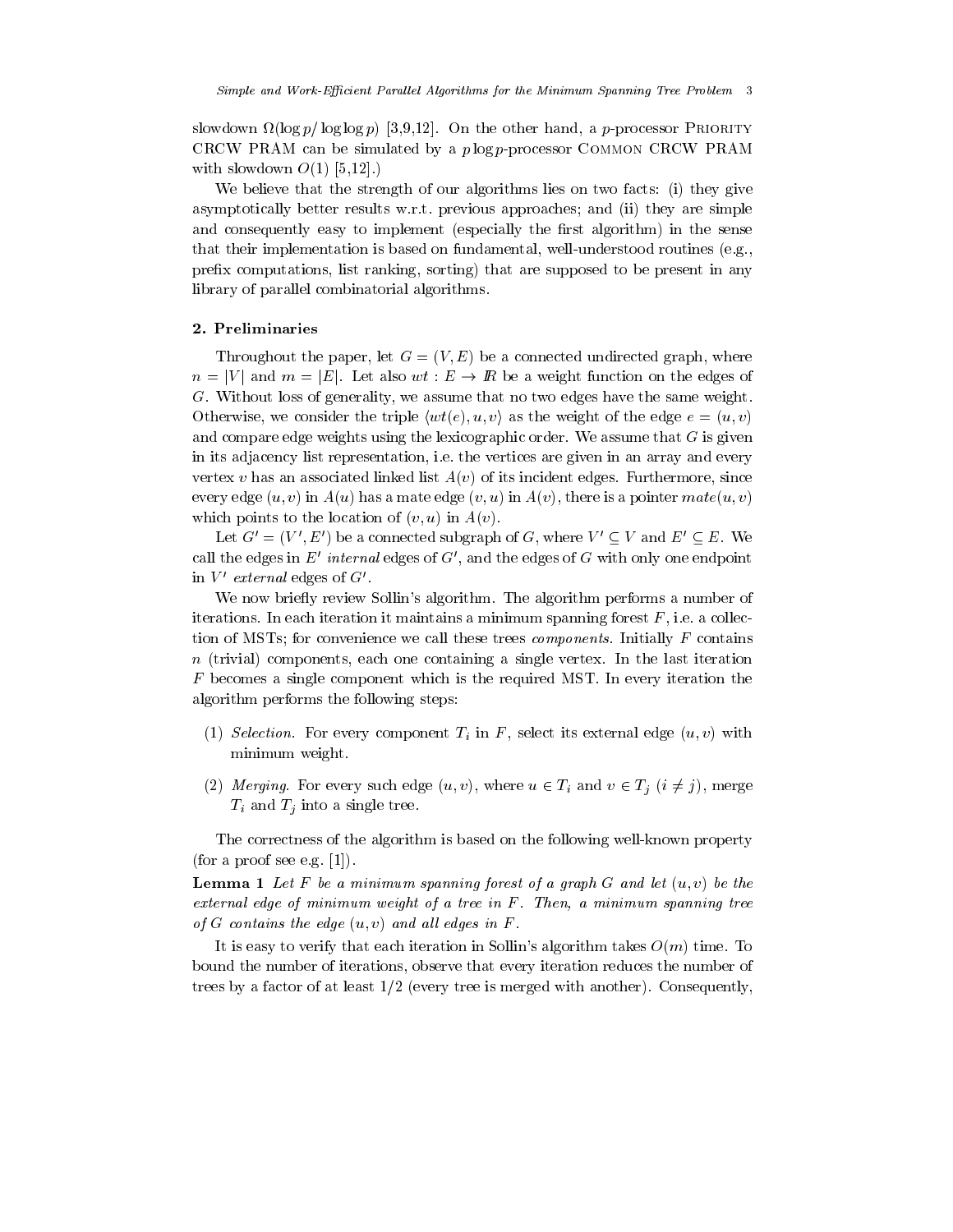#### C D Zaroliagis

the total number of iterations is  $O(\log n)$  and thus the running time of Sollin's algorithm is  $O(m \log n)$ .

## - The EREW PRAM algorithm

The algorithm in this section is a natural parallelization of Sollin's approach. We will describe how the selection and merging steps are implemented efficiently on an EREW PRAM, using only basic routines: prefix computations, list ranking and the Euler-tour technique. All of them can be done in  $O(\log p)$  time and  $O(p)$ work on an EREW PRAME - The input Input Input Input Input Input Input Input Input Input Input Input Input Input the following, we shall frequently perform prefix computations on lists rather than arrays, i.e. we will assume that the lists are already ranked. This is not a problem, since list ranking needs the same resource bounds as prefix computation.

Let  $F_i$  denote the minimum spanning forest in iteration  $i$ , and let  $T_i$  be the *j*-th component of  $F_i$  . With every such component  $T_j$  , we maintain a list  $V_j$  of its vertices and a list  $Ext(T_i)$  of its external edges (where the last element is a null one). For the latter list, we maintain five pointers with every  $e = (x, y) \in Ext(T_i^c)$ :  $first(e)$ ,  $last(e)$ ,  $prev(e)$  and  $next(e)$  which point to the first, last (non-null), previous and next element, respectively, in  $Ext(T_i)$ , and  $mate(e)$  which points to the mate of  $e, \overline{e} = (y, x) \in Ext(T_k^s),$  in some other list  $Ext(T_k^s)$ . Every  $T_j^s$  is represented by its root node  $r(T_j)$ . During merging, trees of representatives are created (denoting implicitly the mergings of the components). For this reason, we maintain a pointer  $P(T(T_j))$  pointing to the parent of  $T(T_j)$  in the tree of representatives. All vertices  $z \in V_i^*$  have a label  $\ell(z) = r(T_i^*)$ . Each  $T_i^*$  enters iteration i equipped with these data structures We will show how the selection and merging steps during iteration i can be implemented using these data structures, and also how the data structures for the new components at the beginning of iteration i - are updated eciently

## Algorithm Parallel-MST-1.

```
1 for all v \in V do in parallel
       V_v^1 = \{v\}; Ext(T_v^1) = A(v); r(T_v^1) = v; P(r(T_v^1)) = r(T_v^1);od
2. for 1 \leq i \leq \lceil \log n \rceil do Iteration(i);
```
# End of algorithm-

The  $i$ -th iteration is implemented as follows.

Procedure Iterationi-

 $(A)$  (\* Selection \*)

For each component  $T_i^*$  do in parallel: select the external edge  $(u, v)$   $(u \in T_i^*)$ with minimum weight from  $Ext(T_j)$ , using the well-known balanced binary tree construction [12, Chap. 2] in the elements of  $Ext(T_i)$ .

# $(B)$  (\* Merging \*)

For all edges  $(u, v) \; (u \in T_j^i, \, v \in T_k^i, \, k \neq j)$  selected in the previous step do in parallel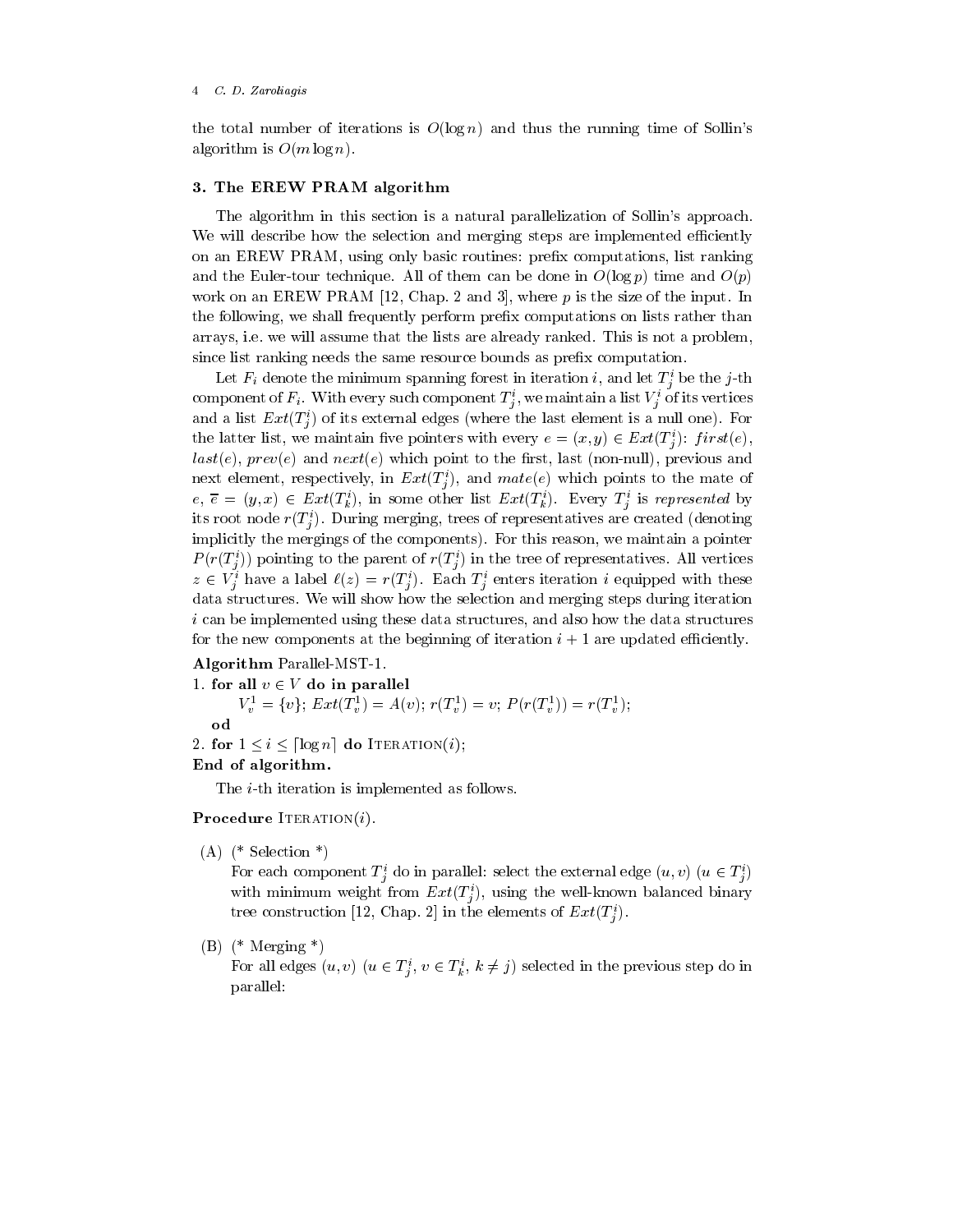j

- (BI) If  $r(T_i) > r(T_k)$ , then merge  $T_k$  into  $T_i$ .
- (BZ) If  $r(T_j) \leq r(T_k)$  and  $P(r(T_j)) = r(T_j)$ , then merge  $T_j$  into  $T_k$ .

Merging of  $T_k^i$  into  $T_j^i$  is done in two steps: j (MT) The edge list  $Ext(I_k)$  is plugged into  $Ext(I_j)$ , by setting  $nextlast(mate(u, v))) = next(u, v); prev(next(u, v)) = last(mate(u, v));$  $next(u, v) = first(mate(u, v));$  and  $prev(first(mate(u, v))) = (u, v).$ (MZ) Create an edge from  $r(i_k)$  to  $r(i_j)$ , by setting  $P(r(i_k)) = r(i_j)$ . (merging of  $T_j$  find  $T_k$  is done analogously.)

- $(C)$  (\* Clean up \*)
- C- As a result of Step B several mergings between the various components in  $F_i$  may have occurred. These mergings are implicitly represented by the trees of representatives (created during Step (M2) of merging). Every node  $r(T_a)$ in such a tree  $R_s$  corresponds to a component in  $F_i$  and the directed edge  $(r(\mathcal{I}_q), r(\mathcal{I}_t))$  denotes that component  $\mathcal{I}_q$  was merged into component  $\mathcal{I}_t$ . In every  $R_s$  do the following. Let  $r(T_p^i)$  be the root of  $R_s$ . Using the Euler-tour technique (see below), generate for every node  $r(T_a^i)$  in  $R_s$  a pointer to  $r(T_a^i)$ . Then, for every  $z \in V_q^i$   $(p \neq q)$ , where  $r(T_q^i) \in R_s$ , set  $\ell(z) = r(T_p^i)$ .
- (CZ) If there is an edge  $(x, y)$  in some  $Ext(y)$  ist such that  $\iota(x) = \iota(y)$ , then mark  $(x, y)$ . Remove all marked edges from all  $Ext(\cdot)$  lists and update the first.  $last, next, prev$  and mate pointers using a prefix computation. The resulting list is the list of external edges of the new component (that will enter iteration i die and is represented by the root of  $\alpha$
- (CJ) Construct a preorder traversal  $v_1, v_2, \cdots, v_{|R_s|}$  or the nodes in  $R_s$  and form a list. Then, replace in this list each node  $v_l$   $(1 \leq l \leq |R_s|)$ , corresponding to some component  $I_k$ , by  $V_k$ . The resulting list is the vertex list of the new component represented by the root of  $R_s$ .

## End of procedure-

 $\mathbf{A}$  is given in Figures is given in Figures is given in Figures is given in Figures is given in Figures in Figures . having as input the graph of Figure -  $\sim$ 

It is clear by Lemma - that all edges u v selected in Step A form the required  $\mathcal{L}$  . The steps  $\mathcal{L}$  and  $\mathcal{L}$  and  $\mathcal{L}$  and  $\mathcal{L}$  . The steps is merged with  $\mathcal{L}$ another one, but also) thes are broken in the case where both components  $T_{\hat{i}}$  and  $T_k$  have selected the same edge  $(u, v)$ , thus avoiding the creation of directed cycles of length in the trees of representatives

Before proceeding to the resource bounds, we discuss some implementation details regarding steps ( - - ); ( - - ) and c ( - - ) are the procedure To apply the C-C-C-C-C-C-C-C-C-C-C-C-Ctechnique in Step (CT), it is required that: (1) every tree edge  $(r(\mathcal{I}_a), r(\mathcal{I}_t))$  has a pointer to its anti-parallel edge  $(r(T_i j), r(T_{\tilde{q}}))$ ; and (2) the children of a node  $r(T_{\tilde{t}})$ in  $R<sub>s</sub>$  are connected in a linked list. The former can be easily satisfied during Step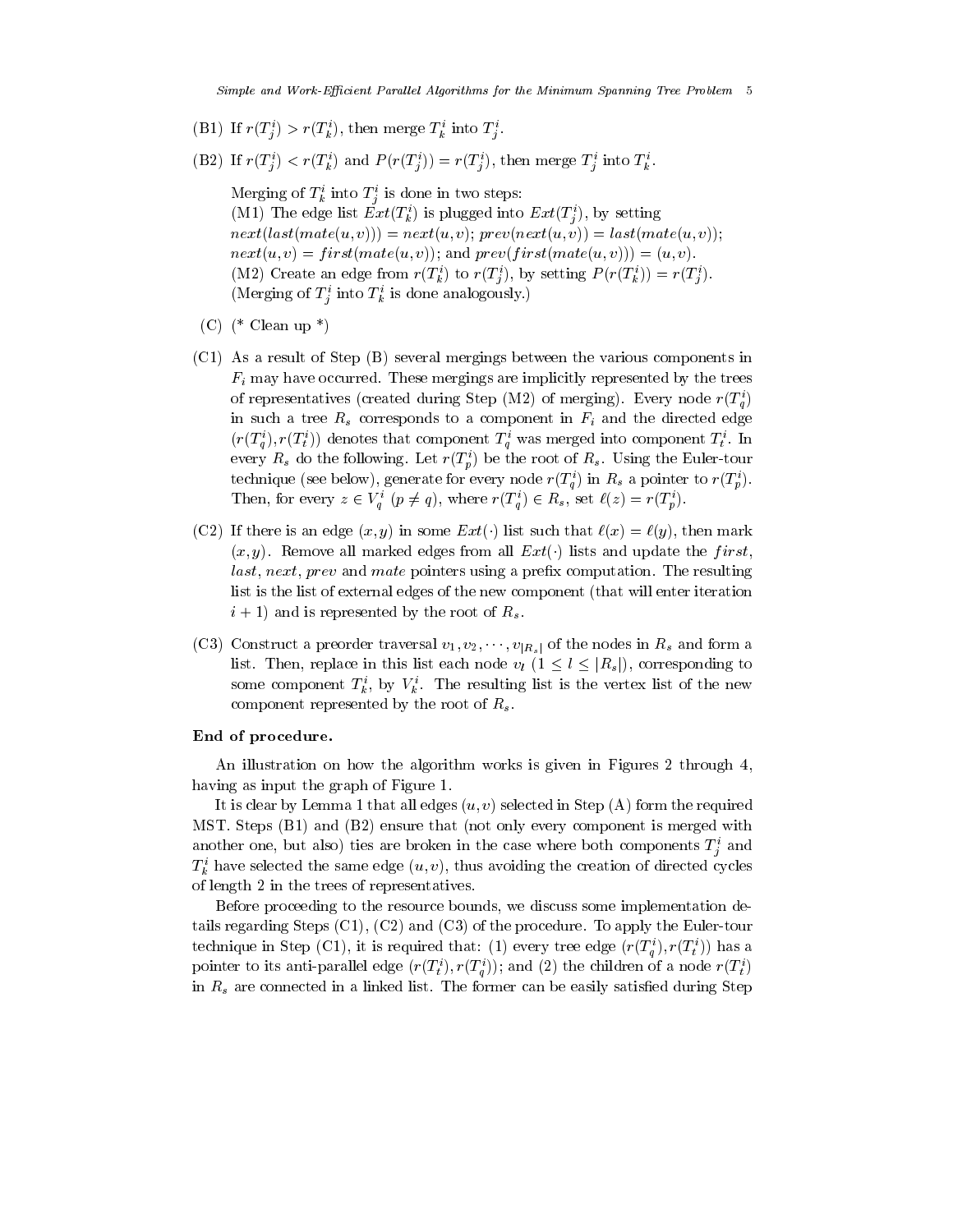## 6 C.D. Zaroliagis



 $\mathbf{F}$  is a strategies with the contract with edge weights  $\mathbf{F}$ 



Fig. a The data structures in the beginning of  $M$  and  $M$  and  $M$ (b) The trees of representatives; arrows denote parent pointers.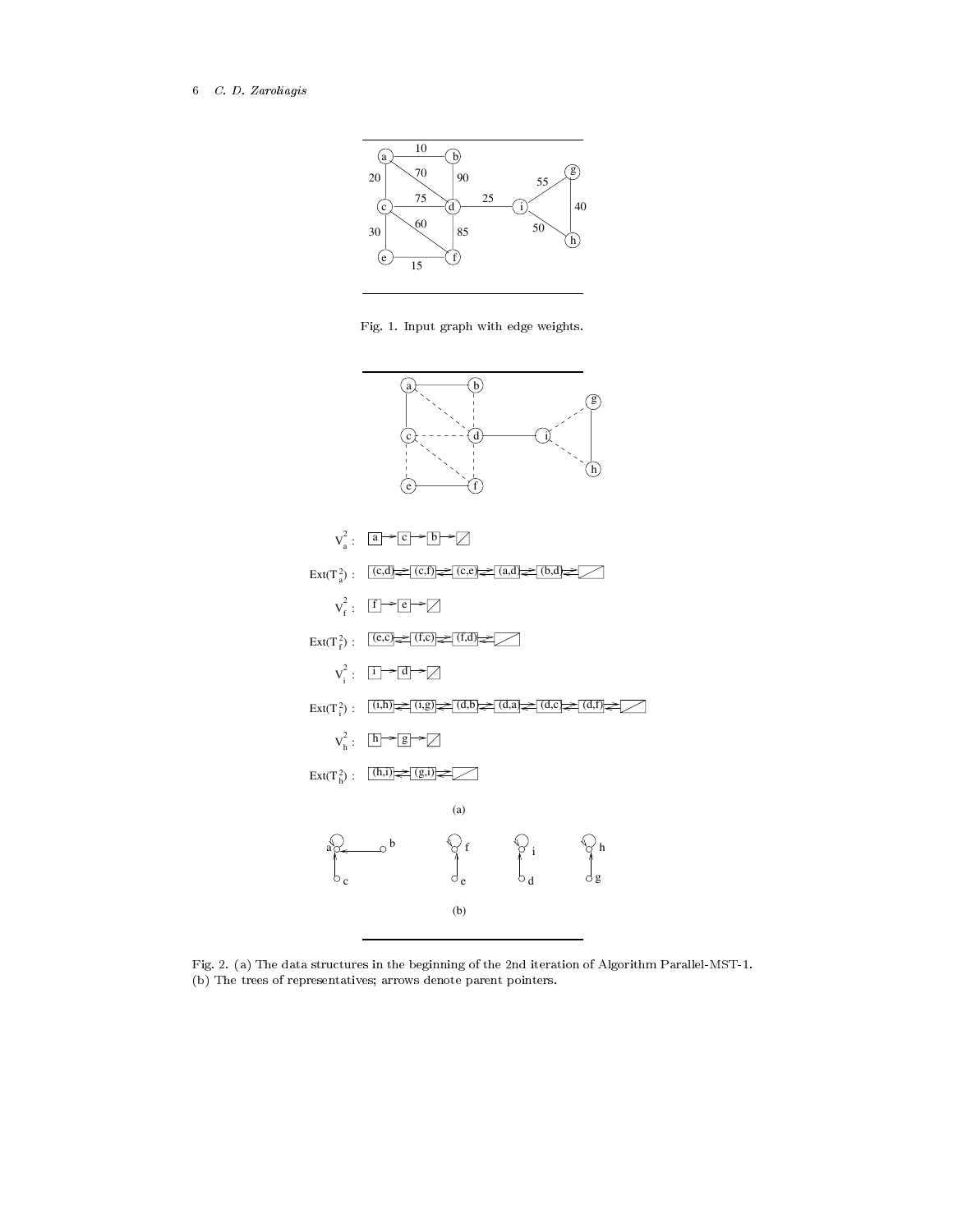M of merging The latter can be achieved in Olog n time and Om work over all trees of representatives, as follows. After the execution of Step  $(B)$ , mark in  $Ext(t_t)$  the edge  $(u, v)$  that caused the merging of  $T_q$  filled  $T_t$ . Create a linked list of all marked entries, using a prefix computation. Having this list, it is easy to generate the required linked list of the children of  $r(\tau_{t})$  in  $R_{s}$ . In step (Cz), the updating of *first*, *last*, *next* and *prev* pointers can be easily done with a prefix computation. The updating of *mate* pointers is done as follows: Before removing the marked edges, compute for every unmarked edge  $(w, z)$  its new position in the  $Ext(\cdot)$  has to which it belongs (by simply setting 0 for all marked entries, 1 for the unmarked and performing a prefix summation). Then, pass this information to a field in  $(z, w)$ , say, newmate $(z, w)$ . After removal of the marked edges, set  $mate(w, z) = newmate(w, z)$ . Finally, for Step (C3) note that having constructed an Euler-tour in every  $R_s$ , the required preorder traversal can be easily computed **from the see -** details the details of the details of the details of the details of the details of the details o



Fig- 
- a Merging of the components by appropriate rearrangement of pointers in the lists of external edges- b The new trees of representatives R and R-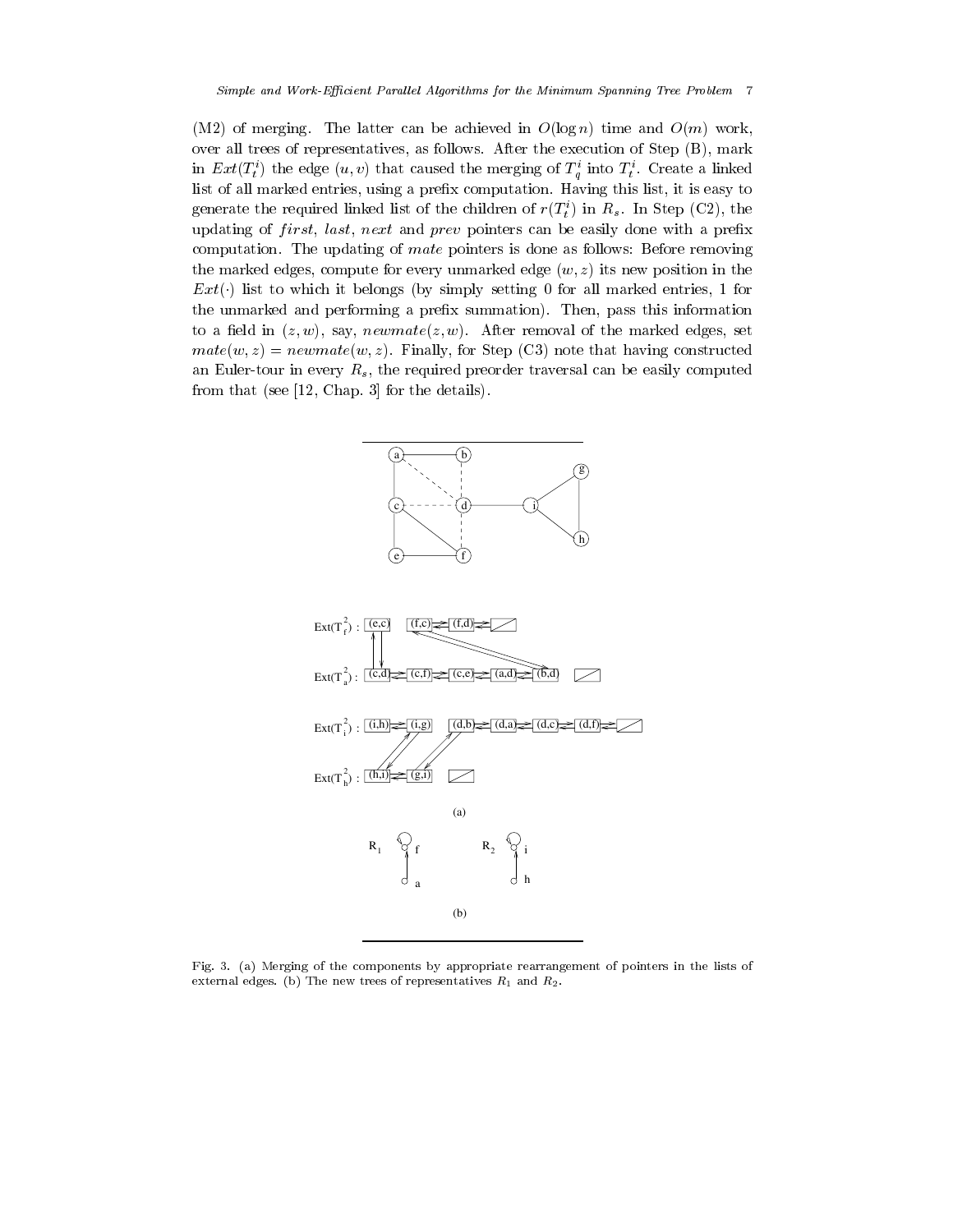

Fig- - The lists after the clean up phase in the form required to enter the rd iteration of  $A$ lgorithm Parallelmstein  $P$ edges and there is a new list of vertices for each component. Note that the elements in  $v_f^-$  consists of the elements of lists  $V_f^{\pi}$  and  $V_a^{\pi}$  which replace the elements f and a respectively, in the list resulted from a preorder traversal of  $R_1$ . An analogous observation holds for  $V_i$ 

in a company of the company of the company of the company of the company of the company of the company of the company of the company of the company of the company of the company of the company of the company of the company

Concerning the resource bounds, it is not hard to verify that  $Step (B)$  takes O-, time with O-, while all other steps need O-, time using O-, while  $\alpha$ work. Hence, we have established the following.

Theorem Algorithm Paral lel-MST- solves the minimum spanning tree problem in  $O(\log^2 n)$  time performing  $O(m \log n)$  work on an EREW PRAM.

## - The Common CRCW PRAM algorithm

The algorithm in this section is based on the AwerbuchShiloach algorithm is based on the AwerbuchShiloach algorithm in the AwerbuchShiloach algorithm is based on the AwerbuchShiloach algorithm in the AwerbuchShiloach algo That algorithm constitutes a different implementation of Sollin's approach. Every component is a rooted tree and a rooted tree of depth - is called a start and a star Theory algorithm works as follows. A processor is associated with every edge  $(u, v)$  of G and performs repeatedly three steps until a certain condition is satisfied after which it becomes inactive The algorithm terminates when every processor has become inactive. During the execution of the algorithm, a pointer  $P(v)$  is maintained, for every vertex  $v \in G$ , pointing to the parent of v in the current component containing v. (Initially,  $P(v) = v$ , i.e. every vertex is a star.) Every active processor associated with the edge  $(u, v)$  executes the following steps:

- If u v is an external edge of a star then its associated processor tries to hook it into another component. Among the potentially many processors (associated with the external edges of the same star) attempting to do it, the succeeding one is the processor associated with the external edge of minimum weight. By Lemma - this edge belongs to the MST

 $\mathcal{A} = \mathcal{A}$  . This can consider the construction of  $\mathcal{A}$  and  $\mathcal{A}$  are constructed to  $\mathcal{A}$  . This can consider the construction of  $\mathcal{A}$ happen if us is an edge such that use that use to a start  $\alpha$  and v belongs to a start  $\alpha$  and vertex to a start of S- and it is the minimumweighted external edge for both S and S- Then in this step these directed cycles are detected and broken in favor of the vertex with smaller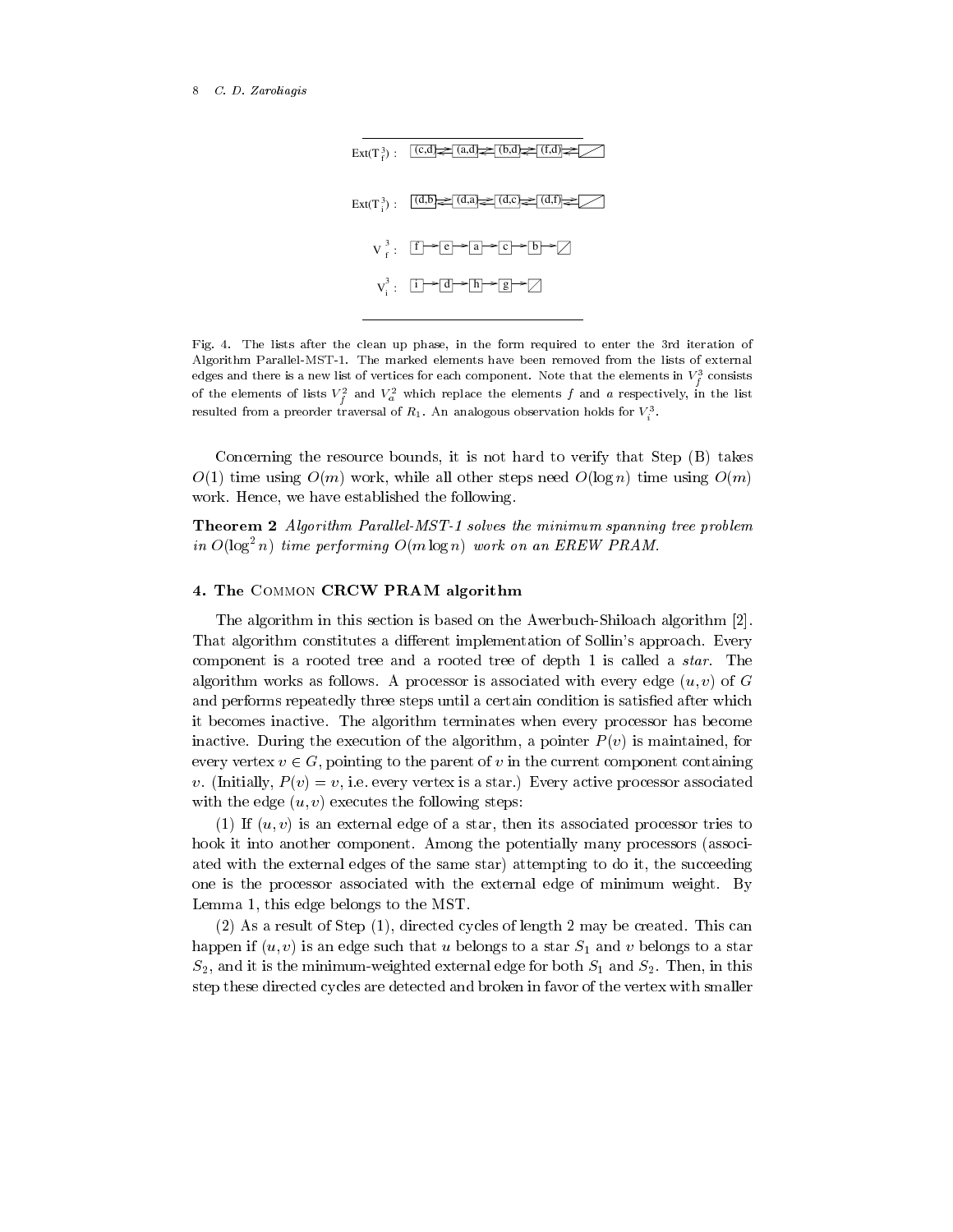number (simply by deleting the pointer of the smaller numbered vertex pointing to the larger numbered one

 $\mathcal{T}_{\mathcal{P}}$  components which are not stars reduced the factor of  $\mathcal{P}$  and  $\mathcal{P}$  are  $\mathcal{P}$ at least. This is done by "shortcutting": if  $u$  does not belong to a star, then  $P(u) = P(P(u))$ ; otherwise, the processor associated with  $(u, v)$  becomes inactive.

is is easy to verify the Step (2) that it does no do (2) that if the Priority of the Priority of CRCW PRAM is used The other two steps take O- time even in the Common CRCW PRAM

Assume for the moment that  $m \ge n \log^2 n$ . (At the end of the section, we will show how to overcome this assumption.)

Our algorithm follows the above scheme, but manages to avoid the "expensive" hooking step by choosing a subset of the edges to participate in hooking. This is achieved by partitioning the adjacency list  $A(u)$  of a vertex  $u \in G$  in a manner similar to that in [16]: every  $A(u)$  is partitioned into  $\lceil \log n \rceil$  groups each of size  $\left[\frac{A(u)}{\log n}\right]$  and  $\frac{A(u)|}{\log n}$  and such that for any two groups  $A^i(u)$  and  $A^j(u)$  with  $i < j$ ,  $wt(e) < wt(e')$ for any  $e \in A'(u)$  and  $e' \in A'(u)$  (see Figure 5.(a)). At every iteration a star S hooks using the external edges incident to every  $u \in S$  that belong to only one such group of  $A(u)$  (see Figure 5.(b)). If, during the execution of the algorithm, a group does not have external edges then the next group containing external edges is considered The details of our algorithm are given in Procedure MST below  $T(e)$  is a Boolean variable associated with every edge  $e \in G$ ; if  $T(e) = 1$ , then e belongs to the MST. Variable  $W(u)$  contains the external edge of minimum weight whose associated processor is the succeeding one in hooking the star rooted at  $u$ into another component. The Boolean array  $B_u$ , associated with every  $u \in G$ , is used to determine the next group of  $A(u)$  that contains at least one external edge  $(see Figure 5.(a)).$ 

#### $01.$  for all  $u \in G$  do in parallel

Partition  $A(u)$  into  $\lceil \log n \rceil$  groups,  $A^{i_u}(u)$ , each of size  $\lceil \frac{A(u)}{\log n} \rceil$  su  $\frac{A(u)}{\log n}$  such that  $wt(e) < wt(e')$  for every  $e \in A^{i_u}(u), e' \in A^{j_u}(u)$  and  $i_u < j_u$ ;

od

## $02$  for all  $u \in G$  do in parallel

Unmark all edges  $(u, v)$  in all groups of  $A(u)$ , and set  $T(u, v) = 0$ ; Initialize array  $B_u[1 : \lceil \log n \rceil];$ iu – i – (--) – --i i i (--) – ––––––i

od

# 03. while  $\exists$  unmarked edges do

#### for all  $u \in G$  do in parallel

```
04. for all unmarked (u, v) in A (u) do in parallel
            (* Hooking *)
```
if  $u$  belongs to a star then if  $P(u) \neq P(v)$  then

$$
P(P(u)) = P(v); W(P(u)) = (u, v);
$$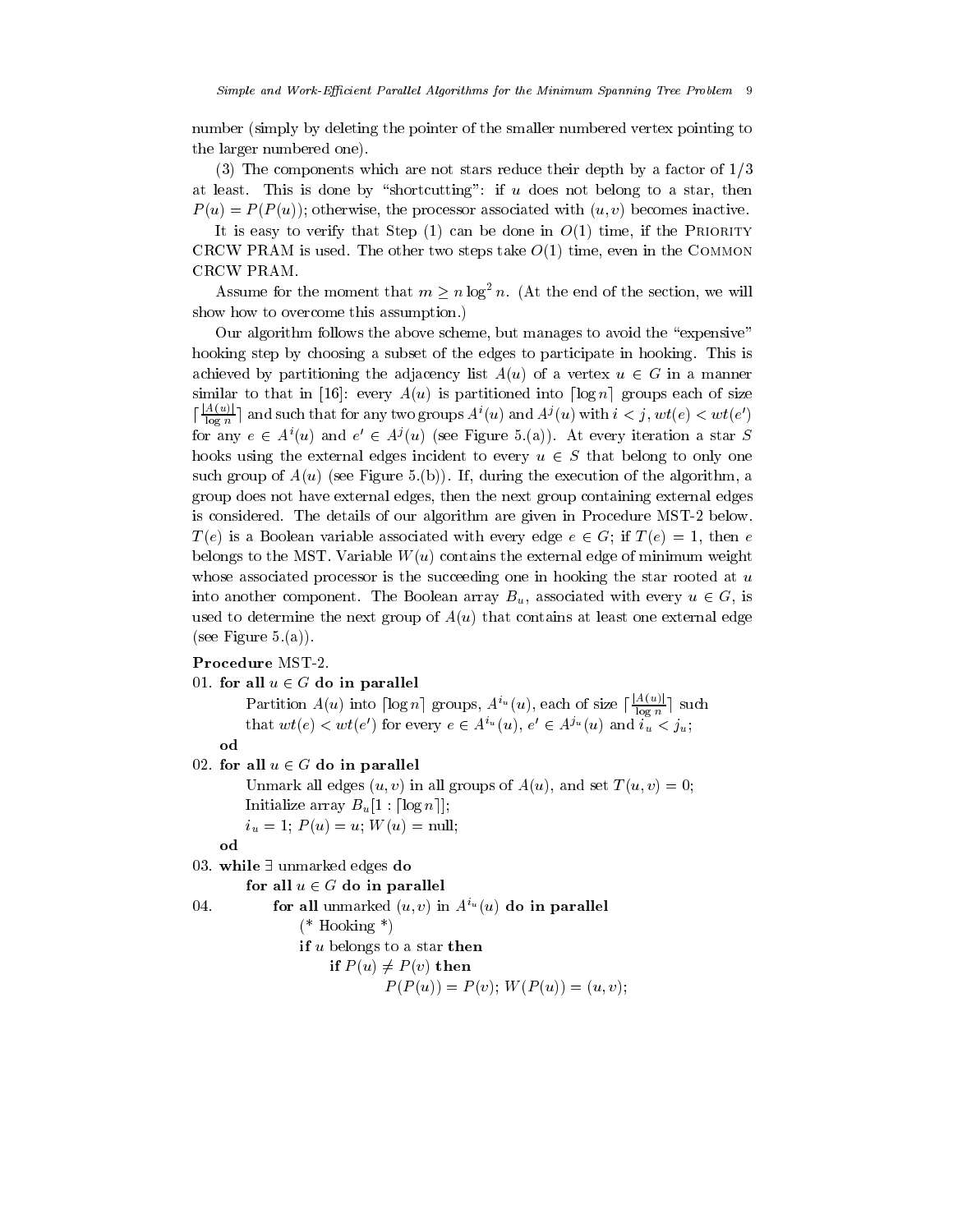|     | if $W(P(u)) = (u, v)$ then $T(u, v) = 1$ ;                                              |
|-----|-----------------------------------------------------------------------------------------|
|     | else mark $(u, v)$ ;                                                                    |
|     | (* Breaking cycles *)                                                                   |
|     | if $u < P(u)$ and $u = P(P(u))$ then $P(u) = u$ ;                                       |
|     | od                                                                                      |
| 05. | $(*$ Shortcut $*)$                                                                      |
|     | for all unmarked $(u, v)$ in $A(u)$ do in parallel                                      |
|     | if u does not belong to a star then $P(u) = P(P(u))$ ;                                  |
|     | od                                                                                      |
| 06. | for all $(u, v)$ in $A^{k_u}(u)$ , $i_u < k_u \leq \lceil \log n \rceil$ do in parallel |
|     | if u belongs to a star and $P(u) = P(v)$ then mark $(u, v)$ ;                           |
|     | od                                                                                      |
| 07. | (* Choosing the next group $*)$                                                         |
| 08. | for every group $A^{k_u}(u)$ , $i_u \leq k_u \leq \lceil \log n \rceil$ do in parallel  |
|     | Perform an OR computation with marked entries as 0's                                    |
|     | and unmarked entries as 1's, and store the result in $B_u(k_u)$ ;                       |
|     | od                                                                                      |
| 09. | if not all entries of $B_u$ are 0 then                                                  |
| 10. | Determine the index $j_u$ of the leftmost 1 in $B_u$ ;                                  |
|     | $i_u = j_u$                                                                             |
|     | od                                                                                      |
| od  |                                                                                         |

## End of procedure-

The correctness of the procedure follows by Lemma - and the fact that in every iteration every star hooks, since for every vertex  $u$  belonging to a star, a group of its incident edges is considered that contains at least one external edge

Concerning the resource bounds, first notice that the total number of iterations of the while while while  $\mathcal{M}$  is defined in The proof is similar to that in the proof is similar to that in the proof is similar to that in the proof is similar to that in the proof is similar to that in the proof is based on the following observations: (a) the sum of the depths of all components does not increase after an iteration; (b) all stars hook at every iteration; and  $(c)$  the components that are not stars reduce that are depth by a factor of -1 a way to Step at and consequently the sum of the depths of all components is reduced by the same factor

Checking whether a vertex u belongs to a star can be easily done in O- time it it is a complement of the international control of the complete in  $\alpha$  is a complete in  $\alpha$  in  $\alpha$ work using the sorting of the Step Step Step and Omnibus Communications of the Omnibus Communications of the O resource bounds of Step 4 are dominated by the execution of the hooking step  $O(\sum_{u \in G}(\frac{|A(u)|}{\log n})\log(\sum_{u \in G}(\frac{|A(u)|}{\log n}))) = O(m)$  work on a COMMON CRCW PRAM.  $\frac{A(u)}{\log n}$ )  $\log(\sum_{u \in G}(\frac{|A(u)|}{\log n}))) = O$ log n Om work on a Common CRCW PRAM steps a common clearly only times finds O-(111) where we cap a movem of  $\vert$  , there were a  $O(\sum_{u\in G}|A(u)|) = O(m)$  work. The "if-condition" in Step 9 can be checked within  $$ the same resource bounds Step - can be implemented using the FindFirst algebra  $\mathbf{f}$  $\mathbf{A}$  and the Leftmoster algorithm in -  $\mathbf{A}$  and therefore algorithm in -  $\mathbf{B}$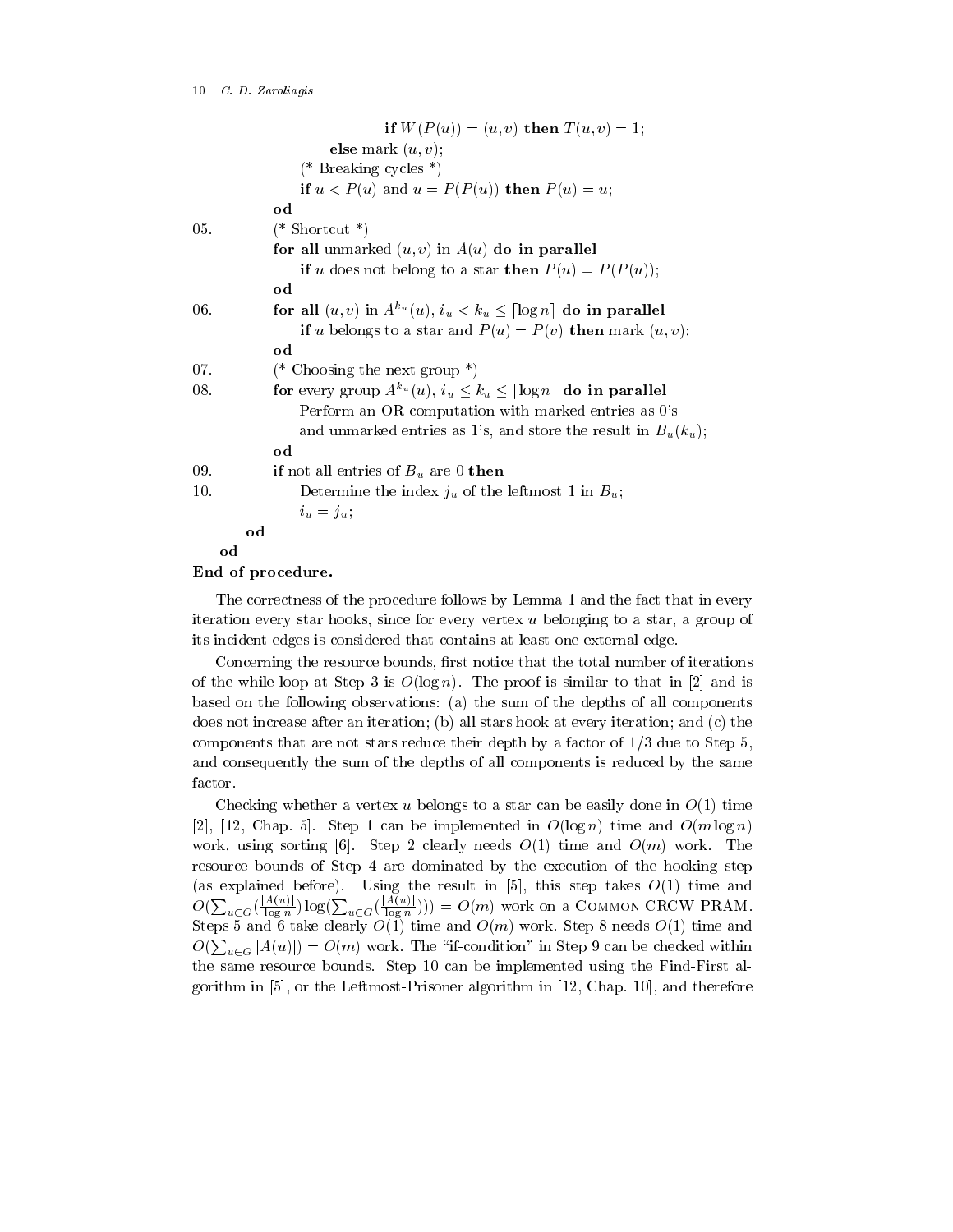

. The adjacency list of a vertex used the graph and its associated Boolean array Bu-Calledge Control and the g During the execution of Algorithm Parallel-MST-2, a star  $S$  hooks using those adjacent vertices of a vertex  $u \in S$  that belong to only one group  $A^{i u}(u)$ .

needs O-, and work O-, and A-, and O-, and O-, and O-, and O-, and O-, and O-, and O-, and O-, and O-, and O-, performed in O- time and Om work Consequently Procedure MST runs in  $O(\log n)$  time performing  $O(m \log n)$  work on a COMMON CRCW PRAM.

If  $m < n \log^2 n$ , we first reduce the number of vertices in G (by executing a few iterations of the Awerbuch-Shiloach algorithm) and then perform Procedure  $\mathbf M$  on the reduced graph Theorem The complete algorithm presented in this section is section in this section is seen for the complete algorithm presented in the complete algorithm presented in this section is seen for as follows

#### Algorithm ParallelMST

if  $m \geq n \log^2 n$  then Run Procedure MST-2 on G

- $R$  Run the AwerbuchShiloach algorithm in G  $R$  is a simulation procedure procedure procedure procedure procedure procedure procedure procedure procedure procedure procedure procedure procedure procedure procedure proce for the Common CRCW PRAM with Olog n- log log n slowdown - Unap. 10 - until every component  $C$  (star or nonstar) has at least log-  $n$ vertices. Since at every iteration the size of the smallest component at least doubles,  $2\lceil\log\log n\rceil$  iterations of the Awerbuch-Shiloach algorithm suffices.
- For every component C do remove the internal edges of C and shrink C into a single vertex  $r(C)$ , using pointer jumping. Now, all the external edges of C are incident to  $r(C)$ . Call the resulting graph  $G' = (V', E')$ . Note that  $|V'| \leq n/\log^2 n$  and  $|E'| \leq m$ .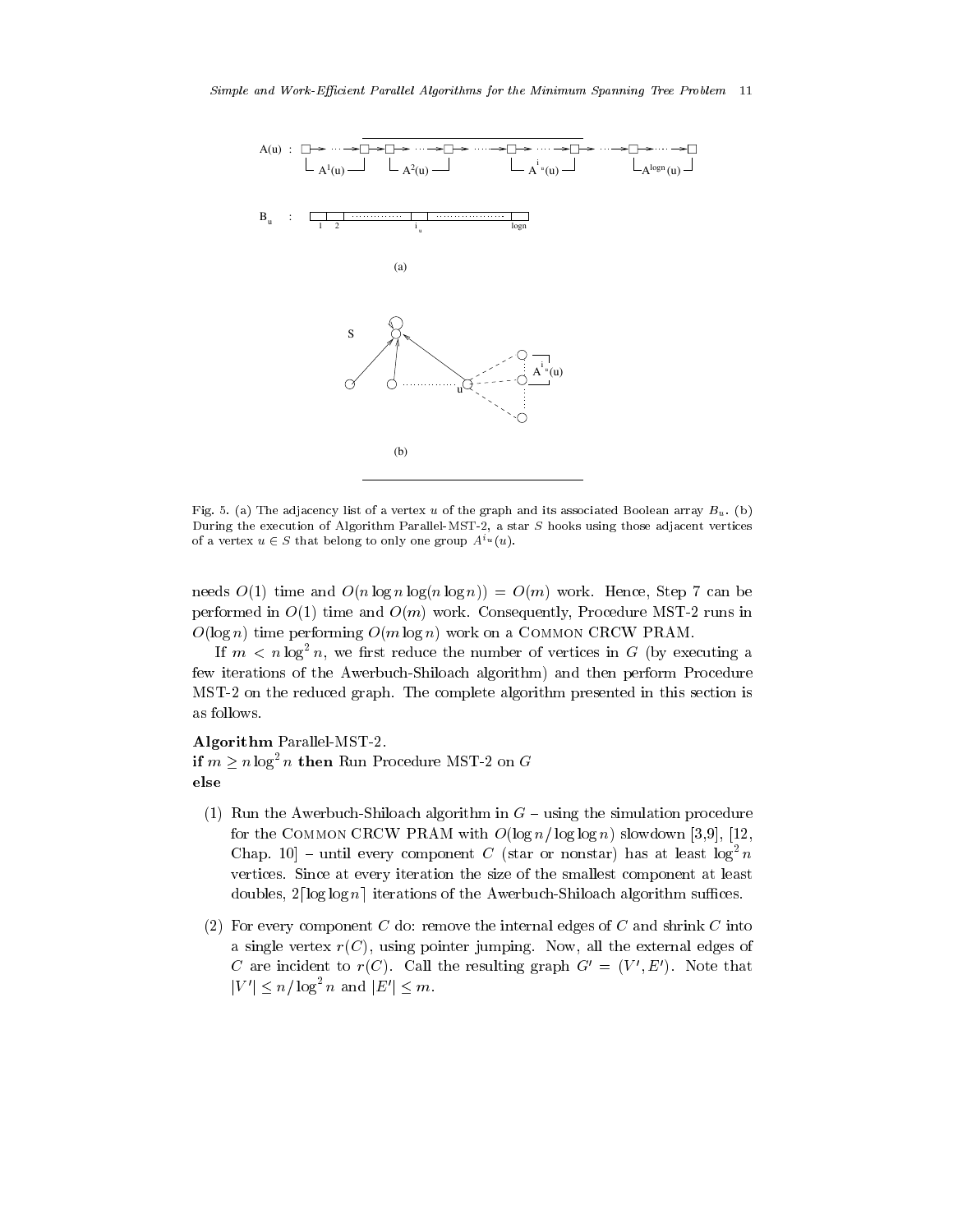#### 12 C.D. Zaroliagis

(5) Follow Procedure MST-2 in G

## End of algorithm-

It is easy to verify that each one of the three steps in the "else-part" needs  $O(\log n)$  time and  $O(m \log n)$  work. Hence, we have established the following.

Theorem Algorithm Paral lel-MST- solves the minimum spanning tree problem in  $O(\log n)$  time performing  $O(m \log n)$  work on a COMMON CRCW PRAM.

It is worth noting that the only routines needed for the implementation of Al  $\mathbf P$  are sorting press computations and the simulations and the simulation problem problem problem problem problem problem problem problem problem problem problem problem problem problem problem problem problem problem cedures for simulating a PRIORITY CRCW PRAM on a COMMON CRCW PRAM. Both simulations are in turn based on the Leftmost-Prisoner algorithm whose implementation is simple and described in - and described in - and described in - and described in - and described in - and described in - and described in - and described in - and described in - and described in - and descr

#### - Closing remarks

We have presented two simple and work-efficient parallel algorithms for the MST problem We believe that their simplicity makes the algorithms easy to implement since their implementation is based on fundamental, well-understood routines that are likely to be found on any library of parallel combinatorial algorithms A pos sible environment for such an implementation is the PAD library of basic PRAM algorithms and data structures - currently under development

# Acknowledgements

I am grateful to the anonymous referees for their comments which improved the presentation of the paper. I would also like to thank Jesper Traff for many helpful discussions and comments on an earlier version of this paper

## References

- R Ahuja T Magnanti and J Orlin Network Flows PrenticeHall
- B Awerbuch and Y Shiloach New Connectivity and MSF algorithms for Shue Exchange Network and PRAM IEEE Trans on Computers -
- R Boppana Optimal separations between concurrentwrite parallel machines in Proc -th ACM Symp on Theory of Computing ACM
- F Y Chin J Lam and IN Chen Ecient parallel algorithms for some graph prob lems Communications of the ACM -
- is the changer and the changer and T Radio Creative Communications between CRCW in the Creative Creative Creative Creative Creative Creative Creative Creative Creative Creative Creative Creative Creative Creative Creative PRAMs, in Fundamentals of Computation Theory - FCT'89, Lecture Notes in Computer Science 380 (Springer-Verlag, 1989) 95-104.
- R Cole Parallel Merge Sort SIAM J on Computing -
- R Cole PN Klein and RE Tarjan A linearwork parallel algorithm for nding mini mum spanning trees, in Proc. 6th ACM Symp. on Parallel Algorithms and Architectures  $(ACM, 1994)$  11-15.